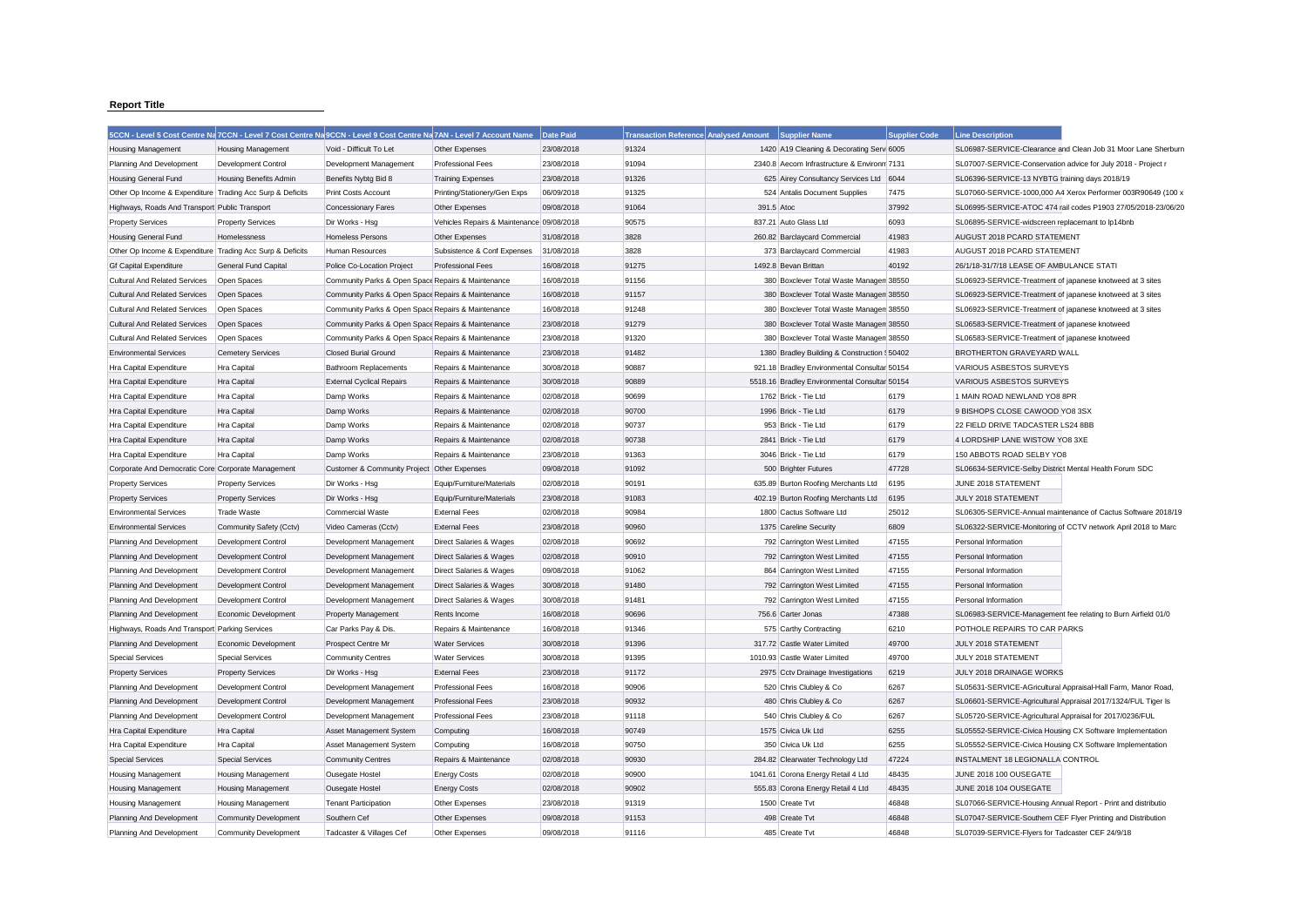| <b>Environmental Services</b>                             | Recycling                                                  | Recycling                                                     | <b>External Fees</b>                     | 16/08/2018               | 91170          | 4098.27 C S Backhouse Ltd                      | 47543 | JULY 2018 GREENWASTE                                          |                                                               |
|-----------------------------------------------------------|------------------------------------------------------------|---------------------------------------------------------------|------------------------------------------|--------------------------|----------------|------------------------------------------------|-------|---------------------------------------------------------------|---------------------------------------------------------------|
| <b>Housing General Fund</b>                               | <b>Housing Strategy</b>                                    | P4g3 Olympia Park                                             | Other Expenses                           | 09/08/2018               | 90909          | 24975 Cushman & Wakefield                      | 47342 |                                                               | SL06661-SERVICE-Olympia Park Property Consultants WKP 1 and W |
| Other Op Income & Expenditure Trading Acc Surp & Deficits |                                                            | Central Telephones                                            | Communications                           | 06/09/2018               | 91155          | 707.77 Daisy Communications Ltd                | 6325  | SL06510-SERVICE-Central Telephone Line Contract               |                                                               |
| Other Op Income & Expenditure Trading Acc Surp & Deficits |                                                            | Mobile Phones A/C                                             | Communications                           | 30/08/2018               | 91111          | 653.65 Daisy Communications Ltd                | 6325  | SL06496-SERVICE-Mobile Phone Contract                         |                                                               |
| Central Services To The Public Local Tax Collection       |                                                            | <b>Council Tax Collection</b>                                 | <b>Professional Fees</b>                 | 30/08/2018               | 91653          | 4819 Datatank                                  | 42363 | SL07129-SERVICE-SPD review work                               |                                                               |
| Gen Grants & Collection Fund                              | Taxation & Non-Specific Grants Gen Fund Income             |                                                               | Dcla                                     | 10/08/2018               | 3808           | 1133450 Department For Communities & 6345      |       | 20/08/18 NNDR/RSG                                             |                                                               |
| Holding & Personal Accounts                               | Miscellaneous Holding Accounts Nndr Payers Coll Fund (Old) |                                                               | <b>Collection Fund</b>                   | 10/08/2018               | 3808           | 1263844 Department For Communities & 6345      |       | 20/08/18 NNDR/RSG                                             |                                                               |
| Other Op Income & Expenditure Trading Acc Surp & Deficits |                                                            | Access Selby - Contact Centre                                 | Printing/Stationery/Gen Exps             | 02/08/2018               | 90956          | 334.5 Digiphone Ltd                            | 42290 |                                                               | SL06567-SERVICE-Headset order EncorePro HW510 and EncorePro H |
| <b>Gf Capital Expenditure</b>                             | <b>General Fund Capital</b>                                | P4g Comm Prop Acquisition Fun Repairs & Maintenance           |                                          | 10/08/2018               | 3809           | 202500 Dla Piper                               | 50214 | 32 BRIDGE STREET PURCHASE MONIES                              |                                                               |
| Planning And Development                                  | Economic Development                                       | P4g Retail Experience - Step                                  | Other Expenses                           | 16/08/2018               | 90512          | 1494 Dransfield Properties Ltd                 | 26517 |                                                               | SL07017-SERVICE-Dransfield Properties - STEP 50% Spring/Summe |
| <b>Housing Management</b>                                 | <b>Housing Management</b>                                  | <b>Resource Accounting</b>                                    | Other Expenses                           | 09/08/2018               | 90600          | 1200 Dtl Creative Ltd                          | 50230 | SL06917-SERVICE-Configuration Review                          |                                                               |
| Central Services To The Public                            | Elections                                                  | <b>Register Of Electors</b>                                   | Printing/Stationery/Gen Exps             | 13/09/2018               | 91495          | 12496.29 Electoral Reform Services             | 6390  | SL06953-SERVICE-Canvass 2018                                  |                                                               |
| Central Services To The Public Elections                  |                                                            | <b>Register Of Electors</b>                                   | Printing/Stationery/Gen Exps             | 13/09/2018               | 91496          | 1333.5 Electoral Reform Services               | 6390  | SL06953-SERVICE-Canvass 2018                                  |                                                               |
| Other Op Income & Expenditure Trading Acc Surp & Deficits |                                                            | Ict                                                           | Computing                                | 23/08/2018               | 90935          | 1540.67 Elitegroup                             | 26614 | SL06819-SERVICE-HP 1 Year Data Protector Support              |                                                               |
| <b>Cultural And Related Services</b>                      | Open Spaces                                                | Community Parks & Open Space Repairs & Maintenance            |                                          | 23/08/2018               | 90966          | 4542.71 Enterprise Managed Services Ltd 6404   |       | JULY 2018 WASTE MANAGEMENT                                    |                                                               |
| Cultural And Related Services                             | Open Spaces                                                | Community Parks & Open Space Repairs & Maintenance            |                                          | 23/08/2018               | 90967          | 390.64 Enterprise Managed Services Ltd 6404    |       | JUNE 2018 ADDITIONALS                                         |                                                               |
| <b>Cultural And Related Services</b>                      | Open Spaces                                                | <b>Grass Cutting</b>                                          | Repairs & Maintenance                    | 23/08/2018               | 90966          | 2962.95 Enterprise Managed Services Ltc 6404   |       | JULY 2018 WASTE MANAGEMENT                                    |                                                               |
| <b>Cultural And Related Services</b>                      | Open Spaces                                                | Selby Park                                                    | Repairs & Maintenance                    | 23/08/2018               | 90966          | 9109.64 Enterprise Managed Services Ltd 6404   |       | JULY 2018 WASTE MANAGEMENT                                    |                                                               |
| <b>Cultural And Related Services</b>                      | Open Spaces                                                | <b>Selby Park</b>                                             | Repairs & Maintenance                    | 23/08/2018               | 90967          | 335.37 Enterprise Managed Services Ltc 6404    |       | JUNE 2018 ADDITIONALS                                         |                                                               |
| <b>Cultural And Related Services</b>                      | Recreation & Sport                                         | Selby Leisure Centre                                          | Repairs & Maintenance                    | 23/08/2018               | 90966          | 775.07 Enterprise Managed Services Ltd 6404    |       | JULY 2018 WASTE MANAGEMENT                                    |                                                               |
| <b>Environmental Services</b>                             | <b>Cemetery Services</b>                                   | <b>Closed Burial Ground</b>                                   | Repairs & Maintenance                    | 23/08/2018               | 90966          | 1167.98 Enterprise Managed Services Ltc 6404   |       | JULY 2018 WASTE MANAGEMENT                                    |                                                               |
| <b>Environmental Services</b>                             | Recycling                                                  | Recycling                                                     | <b>External Fees</b>                     | 23/08/2018               | 90966          | 128184.11 Enterprise Managed Services Ltd 6404 |       | JULY 2018 WASTE MANAGEMENT                                    |                                                               |
| <b>Environmental Services</b>                             | <b>Street Cleansing</b>                                    | <b>Street Cleansing</b>                                       | <b>External Fees</b>                     | 23/08/2018               | 90966          | 48409.16 Enterprise Managed Services Ltc 6404  |       | JULY 2018 WASTE MANAGEMENT                                    |                                                               |
| <b>Environmental Services</b>                             | <b>Trade Waste</b>                                         | <b>Clinical Waste</b>                                         | <b>External Fees</b>                     | 23/08/2018               | 90966          | 4522.03 Enterprise Managed Services Ltd 6404   |       | JULY 2018 WASTE MANAGEMENT                                    |                                                               |
| <b>Environmental Services</b>                             | <b>Trade Waste</b>                                         | <b>Commercial Waste</b>                                       | <b>External Fees</b>                     | 23/08/2018               | 90966          | 26649.66 Enterprise Managed Services Ltc 6404  |       | JULY 2018 WASTE MANAGEMENT                                    |                                                               |
| <b>Environmental Services</b>                             | <b>Waste Collection</b>                                    | Dom.Wheeled Bins/Sac                                          | <b>External Fees</b>                     | 23/08/2018               | 90966          | 22781.84 Enterprise Managed Services Ltd 6404  |       | JULY 2018 WASTE MANAGEMENT                                    |                                                               |
|                                                           |                                                            |                                                               |                                          |                          |                |                                                |       |                                                               |                                                               |
| <b>Environmental Services</b>                             | <b>Waste Collection</b><br><b>Waste Collection</b>         | <b>Refuse Collection General</b><br>Refuse Collection General | Advertising                              | 23/08/2018<br>23/08/2018 | 90966<br>90966 | 1712.69 Enterprise Managed Services Ltc 6404   |       | JULY 2018 WASTE MANAGEMENT<br>JULY 2018 WASTE MANAGEMENT      |                                                               |
| <b>Environmental Services</b>                             |                                                            |                                                               | <b>External Fees</b>                     |                          |                | 91665.7 Enterprise Managed Services Ltd 6404   |       |                                                               |                                                               |
| <b>Environmental Services</b>                             | <b>Waste Collection</b>                                    | <b>Refuse Collection General</b>                              | <b>External Fees</b>                     | 23/08/2018               | 90967          | 13417.7 Enterprise Managed Services Ltd 6404   |       | JUNE 2018 ADDITIONALS                                         |                                                               |
| <b>Environmental Services</b>                             | <b>Waste Collection</b>                                    | Refuse Collection General                                     | <b>External Fees</b>                     | 23/08/2018               | 91081          | 44209 Enterprise Managed Services Ltd 6404     |       | JUNE-JULY 18 ADD GREEN RESOURCE                               |                                                               |
| Highways, Roads And Transport Parking Services            |                                                            | Car Parks-Other                                               | Repairs & Maintenance                    | 23/08/2018               | 90966          | 287.97 Enterprise Managed Services Ltd 6404    |       | JULY 2018 WASTE MANAGEMENT                                    |                                                               |
| <b>Special Services</b>                                   | <b>Special Services</b>                                    | Grassed Areas & Open Spaces Repairs & Maintenance             |                                          | 23/08/2018               | 90966          | 7804.35 Enterprise Managed Services Ltd 6404   |       | JULY 2018 WASTE MANAGEMENT                                    |                                                               |
| <b>Special Services</b>                                   | <b>Special Services</b>                                    | Grassed Areas & Open Spaces                                   | Repairs & Maintenance                    | 23/08/2018               | 90967          | 387.88 Enterprise Managed Services Ltd 6404    |       | JUNE 2018 ADDITIONALS                                         |                                                               |
| Hra Capital Expenditure                                   | Hra Capital                                                | Damp Works                                                    | Repairs & Maintenance                    | 16/08/2018               | 90739          | 315 Envirovent Ltd                             | 6406  | 7 EASTFIELD WALK TADCASTER LS24 8BD                           |                                                               |
| <b>Property Services</b>                                  | <b>Property Services</b>                                   | Dir Works - Hsg                                               | Equip/Furniture/Materials                | 02/08/2018               | 90198          | 480 Fairfax Plant Hire                         | 6509  | SL06749-SERVICE-Zarges 4.7 m double extension ladder          |                                                               |
| Hra Capital Expenditure                                   | Hra Capital                                                | Laurie Backhouse Court                                        | Repairs & Maintenance                    | 02/08/2018               | 90904          | 4130.8 Francis Pearce Partnership Limit 50315  |       | FINAL CERTIFICATE LBH COURT REFURBISHMEN                      |                                                               |
| <b>Environmental Services</b>                             | Regulatory Servics - Eh                                    | Licensing Act 2003                                            | Licences/Licence Fees                    | 23/08/2018               | 91378          | 495 Government Knowledge Training 41358        |       | SL07086-SERVICE-Getting to the Point Course -                 |                                                               |
| Other Op Income & Expenditure Trading Acc Surp & Deficits |                                                            | Access Selby - Contact Centre                                 | Repairs & Maintenance                    | 16/08/2018               | 91364          | 15628 Gvfm Limited                             | 27552 | 29/09/18-24/12/18 RENT & SERVICE CHARGE                       |                                                               |
| Hra Capital Expenditure                                   | Hra Capital                                                | Phase 1 Hsq Dev Byram Pk Rd Consultants Fees                  |                                          | 16/08/2018               | 91095          | 450 Gw Clerk Of Works Services Ltd 49748       |       |                                                               | SL06357-SERVICE-Clerk of Works Services at Byram Park Road, B |
| Hra Capital Expenditure                                   | Hra Capital                                                | Phase 1 Hsq Dev Byram Pk Rd Consultants Fees                  |                                          | 23/08/2018               | 90978          | 560 Gw Clerk Of Works Services Ltd 49748       |       |                                                               | SL06357-SERVICE-Clerk of Works Services at Byram Park Road, B |
| <b>Cultural And Related Services</b>                      | Tourism                                                    | P4g3 Tourism & Culture                                        | Other Expenses                           | 02/08/2018               | 90918          | 2850 Hazel Colguhoun                           | 50185 | SL06931-SERVICE-Data capture & proposal for scoping works - S |                                                               |
| <b>Environmental Services</b>                             | Regulatory Servics - Eh                                    | <b>Public Conveniences</b>                                    | <b>External Fees</b>                     | 30/08/2018               | 91096          | 3943.16 Healthmatic Ltd                        | 6545  | SL06273-SERVICE-Maintenance & cleaning of public toilets 1 Ap |                                                               |
| Other Op Income & Expenditure Trading Acc Surp & Deficits |                                                            | Housing Support & Enforcement Other Expenses                  |                                          | 09/08/2018               | 91051          | 459.47 Henriksen Ltd                           | 6555  | JULY 2018 COMMISSION                                          |                                                               |
| Housing General Fund                                      | <b>Housing Strategy</b>                                    | P4g3 Stepping Up Hsg Delivery                                 | Other Expenses                           | 30/08/2018               | 91281          | 2425 H&H Surveys Ltd                           | 50382 | SL07050-SERVICE-Topographical Survey                          |                                                               |
| Holding & Personal Accounts                               | Control Accounts                                           | <b>Creditors Control</b>                                      | Tax Deduct On Contract Paymer 09/08/2018 |                          | 91145          | 1181.6 Hm Revenue & Customs                    | 6590  | AUGUST 2018 CIS DEDUCTIONS                                    |                                                               |
| Hra Capital Expenditure                                   | Hra Capital                                                | Void Property Repairs                                         | Repairs & Maintenance                    | 02/08/2018               | 90508          | 275 Home Maintenance                           | 47112 | 2 PROSPECT PLACE                                              |                                                               |
| Hra Capital Expenditure                                   | Hra Capital                                                | Void Property Repairs                                         | Repairs & Maintenance                    | 02/08/2018               | 90510          | 275 Home Maintenance                           | 47112 | 4 WESTFIELD COURT                                             |                                                               |
| Hra Capital Expenditure                                   | Hra Capital                                                | Aids & Adaptions Programme                                    | Repairs & Maintenance                    | 16/08/2018               | 90913          | 1058.9 Home Utility Group Limited              | 47533 | Personal Information                                          |                                                               |
| Hra Capital Expenditure                                   | <b>Hra Capital</b>                                         | Aids & Adaptions Programme                                    | Repairs & Maintenance                    | 30/08/2018               | 91240          | 2585 Home Utility Group Limited                | 47533 | Personal Information                                          |                                                               |
| Hra Capital Expenditure                                   | Hra Capital                                                | Aids & Adaptions Programme                                    | Repairs & Maintenance                    | 06/09/2018               | 91353          | 2195 Home Utility Group Limited                | 47533 | Personal Information                                          |                                                               |
| Hra Capital Expenditure                                   | Hra Capital                                                | Aids & Adaptions Programme                                    | Repairs & Maintenance                    | 13/09/2018               | 91520          | 2195 Home Utility Group Limited                | 47533 | Personal Information                                          |                                                               |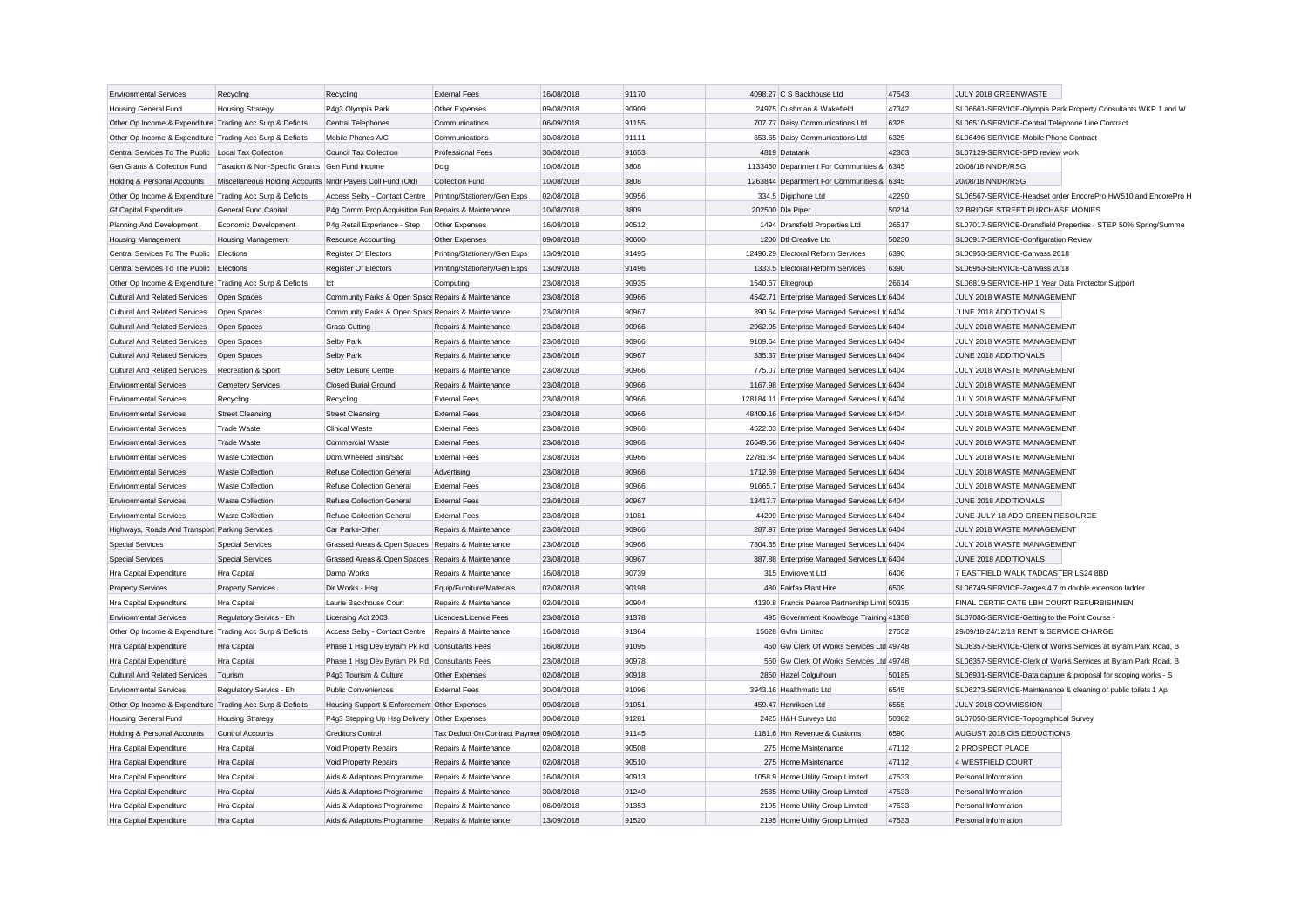| Hra Capital Expenditure                                   | Hra Capital                                                | <b>Garage Sites</b>                                        | Repairs & Maintenance                              | 20/09/2018               | 91686          | 2195 Home Utility Group Limited                                                         | 47533          | 15 lowfield road                                              |                                                               |
|-----------------------------------------------------------|------------------------------------------------------------|------------------------------------------------------------|----------------------------------------------------|--------------------------|----------------|-----------------------------------------------------------------------------------------|----------------|---------------------------------------------------------------|---------------------------------------------------------------|
| <b>Property Services</b>                                  | <b>Property Services</b>                                   | Dir Works - Hso                                            | Equip/Furniture/Materials                          | 02/08/2018               | 90258          | 7584.19 Howdens Joinery Ltd                                                             | 21474          | JUNE 2018 STATEMENT                                           |                                                               |
| <b>Property Services</b>                                  | <b>Property Services</b>                                   | Dir Works - Hsg                                            | Equip/Furniture/Materials                          | 23/08/2018               | 91086          | 6797.34 Howdens Joinery Ltd                                                             | 21474          | JULY 2018 STATEMENT                                           |                                                               |
| Other Op Income & Expenditure Trading Acc Surp & Deficits |                                                            | Data & System                                              | Computing                                          | 30/08/2018               | 91288          | 6902.09 Idox Software Ltd                                                               | 6622           |                                                               | SL07064-SERVICE-Exacom - Cil Module, S106, Project Module, Co |
| Other Op Income & Expenditure Trading Acc Surp & Deficits |                                                            | Data & System                                              | Computing                                          | 06/09/2018               | 91321          | 644.13 Idox Software Ltd                                                                | 6622           | SL07064-SERVICE-Uniform Map Loader maintenance                |                                                               |
| <b>Gf Capital Expenditure</b>                             | General Fund Capital                                       | <b>Disabled Facilities Grants</b>                          | Soft Loans                                         | 16/08/2018               | 91318          | 6810.33 Ihus Project Ltd                                                                | 49891          | Personal Information                                          |                                                               |
| Other Op Income & Expenditure Trading Acc Surp & Deficits |                                                            | Access Selby - Contact Centre                              | Repairs & Maintenance                              | 06/09/2018               | 91483          | 410.68 Initial Washroom Solutions                                                       | 6631           | 28/08/18-27/11/18 NAPPY UNIT ETC                              |                                                               |
| Hra Capital Expenditure                                   | Hra Capital                                                | Aids & Adaptions Programme                                 | Repairs & Maintenance                              | 09/08/2018               | 90070          | 1182.84 It Electrical (Yorkshire) Ltd                                                   | 6652           | JUNE 2018 ELECTRICAL WORKS                                    |                                                               |
| Hra Capital Expenditure                                   | Hra Capital                                                | Central Heating Systems                                    | Repairs & Maintenance                              | 09/08/2018               | 90070          | 3630.78 It Electrical (Yorkshire) Ltd                                                   | 6652           | JUNE 2018 ELECTRICAL WORKS                                    |                                                               |
| Hra Capital Expenditure                                   | Hra Capital                                                | <b>Electrical Rewires</b>                                  | Repairs & Maintenance                              | 09/08/2018               | 90070          | 21505.72 It Electrical (Yorkshire) Ltd                                                  | 6652           | JUNE 2018 ELECTRICAL WORKS                                    |                                                               |
| <b>Property Services</b>                                  | <b>Property Services</b>                                   | Dir Works - Hsg                                            | <b>External Fees</b>                               | 09/08/2018               | 90070          | 4481.41 It Electrical (Yorkshire) Ltd                                                   | 6652           | JUNE 2018 ELECTRICAL WORKS                                    |                                                               |
| <b>Property Services</b>                                  | <b>Property Services</b>                                   | Dir Works - Hsg                                            | Equip/Furniture/Materials                          | 02/08/2018               | 90484          | 5557.03 Jewson Ltd                                                                      | 6662           | JUNE 2018 STATEMENT                                           |                                                               |
| Housing General Fund                                      | Homelessness                                               | <b>Homeless Persons</b>                                    | Other Expenses                                     | 09/08/2018               | 91088          | 595 Jigsaw Properties                                                                   | 44619          | BOND FOR PRIVATE LET FRONTLINE PREVENTIO                      |                                                               |
| Corporate And Democratic Core Corporate Management        |                                                            | Partnership Development                                    | Other Expenses                                     | 23/08/2018               | 91348          | 10000 John Cocker                                                                       | 50302          |                                                               | SL07107-SERVICE-Review of SDC's safeguarding policy & procedu |
| Planning And Development                                  | Economic Development                                       | P4g Open For Business                                      | Other Expenses                                     | 16/08/2018               | 90883          | 500 Johnston Press                                                                      | 49745          | SL06265-SERVICE-place branding advertising                    |                                                               |
| Other Op Income & Expenditure Trading Acc Surp & Deficits |                                                            | Housing Support & Enforcement Printing/Stationery/Gen Exps |                                                    | 02/08/2018               | 90917          | 2037.7 Landlord Information Network Ltd 45216                                           |                | FTA HEALTHCHECK 2.5 DAYS & MILEAGE                            |                                                               |
| Central Services To The Public                            | Local Tax Collection                                       | Council Tax Collection                                     | <b>Legal Fees</b>                                  | 17/08/2018               | 3823           | 603 Liberata Uk Ltd                                                                     | 36656          | JULY 2018 LIABILITY ORDER COSTS                               |                                                               |
| Housing Management                                        | Housing Management                                         | <b>Housing Management</b>                                  | <b>Fines And Costs/Penalties</b>                   | 17/08/2018               | 3822           | 975 Liberata Uk Ltd                                                                     | 36656          | JULY 2018 PCOL CLAIMS                                         |                                                               |
| Housing Management                                        | <b>Housing Management</b>                                  | <b>Housing Management</b>                                  | <b>Legal Fees</b>                                  | 17/08/2018               | 3820           | 650 Liberata Uk Ltd                                                                     | 36656          | MAY 2018 PCOL CLAIMS                                          |                                                               |
| Other Op Income & Expenditure Trading Acc Surp & Deficits |                                                            | Taxation, Benefits & Debt                                  | <b>Legal Fees</b>                                  | 16/08/2018               | 91097          | 1465.68 Local Government Association 37138                                              |                | SL06889-SERVICE-Local Government Association legal fees for t |                                                               |
|                                                           | Development Control                                        | Development Management                                     | Direct Salaries & Wages                            | 02/08/2018               | 90880          | 1337.92 Macdonald & Company Freeland 47534                                              |                | Personal Information                                          |                                                               |
| Planning And Development<br>Planning And Development      | Development Control                                        | Development Management                                     | Direct Salaries & Wages                            | 02/08/2018               | 90881          | 1872.03 Macdonald & Company Freeland 47534                                              |                | Personal Information                                          |                                                               |
| Planning And Development                                  | <b>Development Control</b>                                 | Development Management                                     | Direct Salaries & Wages                            | 02/08/2018               | 90882          | 1427.57 Macdonald & Company Freeland 47534                                              |                | Personal Information                                          |                                                               |
| Planning And Development                                  | Development Control                                        | Development Management                                     | Direct Salaries & Wages                            | 09/08/2018               | 91052          | 1420.03 Macdonald & Company Freeland 47534                                              |                | Personal Information                                          |                                                               |
|                                                           | Development Control                                        | Development Management                                     |                                                    | 09/08/2018               | 91053          | 814.73 Macdonald & Company Freeland 47534                                               |                | Personal Information                                          |                                                               |
| Planning And Development                                  | Development Control                                        |                                                            | Direct Salaries & Wages<br>Direct Salaries & Wages | 09/08/2018               | 91054          | 1875.8 Macdonald & Company Freeland 47534                                               |                | Personal Information                                          |                                                               |
| Planning And Development                                  |                                                            | Development Management                                     |                                                    |                          | 91055          |                                                                                         |                |                                                               |                                                               |
| Planning And Development                                  | <b>Development Control</b>                                 | Development Management                                     | Direct Salaries & Wages                            | 16/08/2018               | 91283          | 1250.53 Macdonald & Company Freeland 47534                                              |                | Personal Information<br>Personal Information                  |                                                               |
| Planning And Development                                  | Development Control                                        | Development Management                                     | Direct Salaries & Wages                            | 16/08/2018               | 91284          | 1887.1 Macdonald & Company Freelanc 47534                                               |                | Personal Information                                          |                                                               |
| Planning And Development                                  | Development Control<br>Development Control                 | Development Management<br>Development Management           | Direct Salaries & Wages<br>Direct Salaries & Wages | 16/08/2018<br>16/08/2018 | 91285          | 851.27 Macdonald & Company Freeland 47534<br>2013.09 Macdonald & Company Freeland 47534 |                | Personal Information                                          |                                                               |
| Planning And Development                                  |                                                            |                                                            |                                                    |                          | 91476          | 1785.4 Macdonald & Company Freeland 47534                                               |                |                                                               |                                                               |
| Planning And Development                                  | Development Control<br>Development Control                 | Development Management<br>Development Management           | Direct Salaries & Wages<br>Direct Salaries & Wages | 23/08/2018<br>30/08/2018 | 91639          | 3393.39 Macdonald & Company Freeland 47534                                              |                | Personal Information<br>Personal Information                  |                                                               |
| Planning And Development                                  |                                                            |                                                            |                                                    |                          | 91640          |                                                                                         |                |                                                               |                                                               |
| Planning And Development                                  | Development Control                                        | Development Management                                     | Direct Salaries & Wages                            | 30/08/2018               | 91709          | 1777.87 Macdonald & Company Freeland 47534                                              |                | Personal Information<br>Personal Information                  |                                                               |
| Planning And Development                                  | <b>Development Control</b>                                 | Development Management                                     | Direct Salaries & Wages                            | 30/08/2018               | 91710          | 1872.03 Macdonald & Company Freelanc 47534                                              |                |                                                               |                                                               |
| Planning And Development                                  | <b>Development Control</b>                                 | Development Management                                     | Direct Salaries & Wages                            | 30/08/2018               | 91239          | 1427.76 Macdonald & Company Freeland 47534                                              | 7302           | Personal Information<br>TREE FELLING LANDING LANE RICCALL     |                                                               |
| <b>Holding &amp; Personal Accounts</b>                    | Miscellaneous Holding Accounts Sdht - Expenses To Recharge |                                                            | Other Expenses                                     | 16/08/2018<br>09/08/2018 | 90998          | 900 Marcus Taperell<br>656.06 Matrix Scm Limited                                        | 48241          | Personal Information                                          |                                                               |
| Other Op Income & Expenditure Trading Acc Surp & Deficits |                                                            | Assets Team Trading                                        | Direct Salaries & Wages                            | 09/08/2018               | 91176          | 1264.3 Matrix Scm Limited                                                               | 48241          | Personal Information                                          |                                                               |
| Other Op Income & Expenditure Trading Acc Surp & Deficits |                                                            | <b>Assets Team Trading</b>                                 | Direct Salaries & Wages                            |                          |                |                                                                                         |                |                                                               |                                                               |
| <b>Property Services</b>                                  | <b>Property Services</b>                                   | Dir Works - Hsg                                            | Equip/Furniture/Materials                          | 02/08/2018               | 89050          | 1200 Matthew Brown                                                                      | 42614          |                                                               | SL06830-SERVICE-Garden Clearance and conifer felling and remo |
| Corporate And Democratic Core Corporate Management        |                                                            | <b>External Audit</b>                                      | Other Expenses                                     | 02/08/2018               | 90772          | 4478 Mazars Lip                                                                         | 6810           | SL05545-SERVICE-2017/18 External Audit Fees                   |                                                               |
| Housing Management                                        | Housing Management                                         | Central Heating-Gas                                        | Repairs & Maintenance                              | 02/08/2018               | 90929          | 29271.94 Mears Limited                                                                  | 48311          | INSTALMENT 15 GAS CONTRACT 2017-2020                          |                                                               |
| <b>Housing Management</b>                                 | <b>Housing Management</b>                                  | <b>Central Heating-Gas</b>                                 | Repairs & Maintenance                              | 23/08/2018               | 91498          | 24664.74 Mears Limited<br>6384.52 Mears Limited                                         | 48311          | instalment 16 13/07/2018-20/08/2018                           |                                                               |
| Hra Capital Expenditure                                   | Hra Capital                                                | <b>Central Heating Systems</b>                             | Repairs & Maintenance                              | 02/08/2018               | 90929          |                                                                                         | 48311          | INSTALMENT 15 GAS CONTRACT 2017-2020                          |                                                               |
| Hra Capital Expenditure                                   | Hra Capital                                                | <b>Central Heating Systems</b>                             | Repairs & Maintenance                              | 23/08/2018               | 91498<br>90256 | 7418.36 Mears Limited                                                                   | 48311<br>21210 | instalment 16 13/07/2018-20/08/2018<br>JUNE 2018 STATEMENT    |                                                               |
| <b>Property Services</b>                                  | <b>Property Services</b>                                   | Dir Works - Hsg                                            | Equip/Furniture/Materials                          | 02/08/2018               |                | 1677.95 Mkm Building Supplies Ltd                                                       |                |                                                               |                                                               |
| <b>Property Services</b>                                  | <b>Property Services</b>                                   | Dir Works - Hsg                                            | Equip/Furniture/Materials                          | 23/08/2018               | 91085          | 2114.42 Mkm Building Supplies Ltd                                                       | 21210          | JULY 2018 STATEMENT                                           |                                                               |
| Planning And Development                                  | Economic Development                                       | P4q Retail Experience - Step                               | Other Expenses                                     | 16/08/2018               | 91350          | 256.2 Mkm Creations                                                                     | 50159          | SL06833-SERVICE-Cube Seat 520x520x456                         |                                                               |
| Planning And Development                                  | Economic Development                                       | P4g Retail Experience - Step                               | Other Expenses                                     | 16/08/2018               | 91350          | 289.38 Mkm Creations                                                                    | 50159          | SL06833-SERVICE-Linear Planter 1040 x 520 x 300               |                                                               |
| Planning And Development                                  | Economic Development                                       | P4q Retail Experience - Step                               | Other Expenses                                     | 16/08/2018               | 91350          | 440.8 Mkm Creations                                                                     | 50159          | SL06834-SERVICE-Plinth / Stage 2500 x 2000 x 300 with built i |                                                               |
| Planning And Development                                  | Economic Development                                       | P4g Retail Experience - Step                               | Other Expenses                                     | 16/08/2018               | 91350          | 1532.49 Mkm Creations                                                                   | 50159          | SL06835-SERVICE-Modular Parklet Inc planters & Seats          |                                                               |
| Planning And Development                                  | Economic Development                                       | P4g Retail Experience - Step                               | Other Expenses                                     | 30/08/2018               | 91692          | 377 84 Mkm Creations                                                                    | 50159          | SL06834-SERVICE-Plinth / Stage 2500 x 2000 x 300 with built   |                                                               |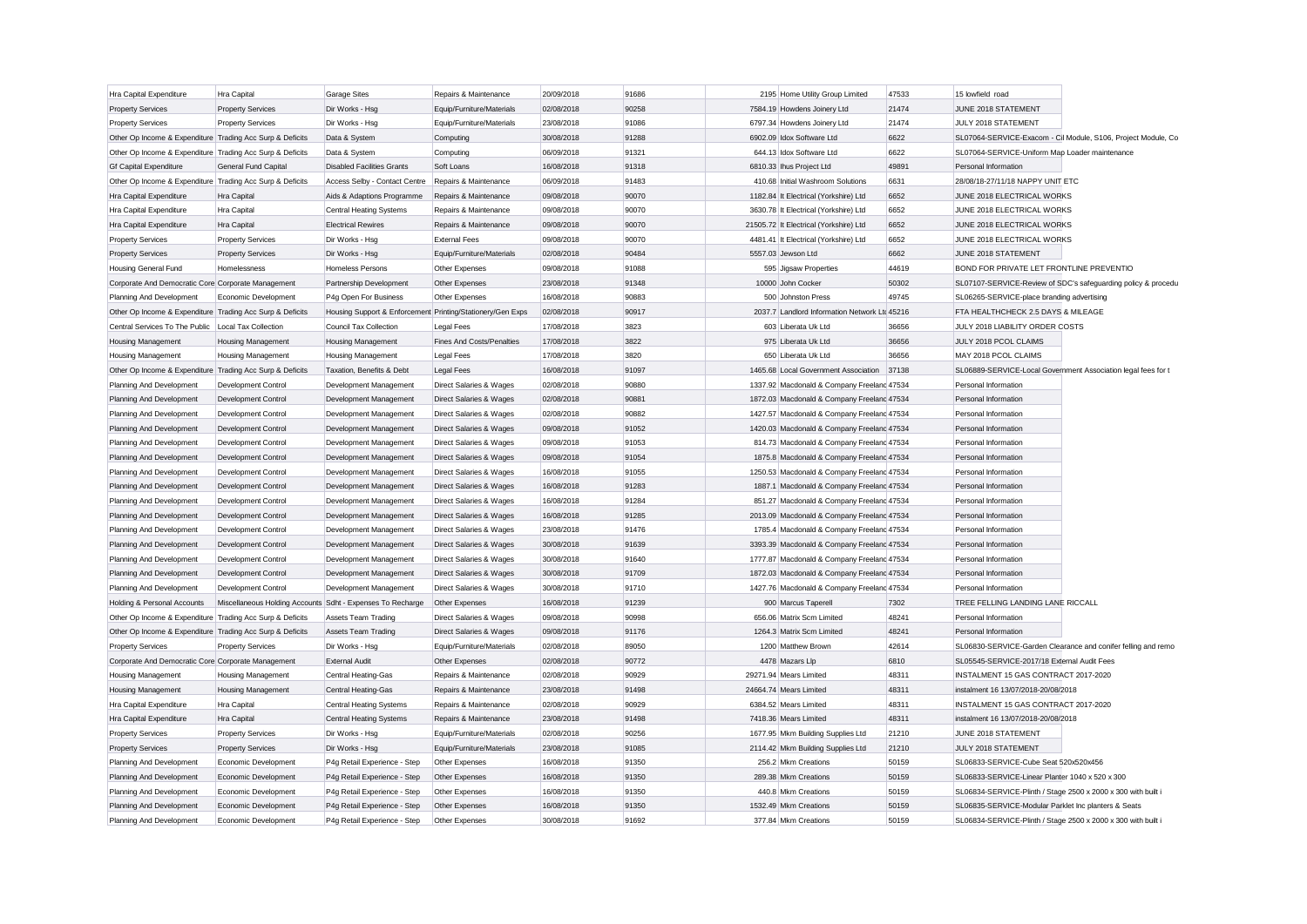| Planning And Development                                  | Economic Development                                                   | P4g Retail Experience - Step                        | Other Expenses               | 30/08/2018 | 91692 | 1313.58 Mkm Creations                          | 50159 | SL06835-SERVICE-Modular Parklet Inc planters & Seats          |
|-----------------------------------------------------------|------------------------------------------------------------------------|-----------------------------------------------------|------------------------------|------------|-------|------------------------------------------------|-------|---------------------------------------------------------------|
| Housing Management                                        | Housing Management                                                     | Central Heating-Gas                                 | <b>Professional Fees</b>     | 06/09/2018 | 91327 | 408.24 Morgan Lambert Ltd                      | 6835  | 03/08/18 7 THIRD PARTY QUALITY AUDITS                         |
| <b>Housing Management</b>                                 | Housing Management                                                     | Central Heating-Gas                                 | Professional Fees            | 06/09/2018 | 91493 | 583.2 Morgan Lambert Ltd                       | 6835  | 06/08/18 THIRD PARTY QUALITY AUDITS                           |
| Planning And Development                                  | <b>Community Development</b>                                           | Eastern Cef                                         | Other Expenses               | 30/08/2018 | 91685 | 1700 Mr Ian Clough For West Bank De 50424      |       | SOUTHERN CEF GRANT AWARD DE-FIB                               |
| <b>Gf Capital Expenditure</b>                             | <b>General Fund Capital</b>                                            | <b>Disabled Facilities Grants</b>                   | Soft Loans                   | 02/08/2018 | 90931 | 5489.65 My-Deck Ltd                            | 50325 | Personal Information                                          |
| Hra Capital Expenditure                                   | Hra Capital                                                            | Phase 1 Hsg Dev Byram Pk Rd Consultants Fees        |                              | 23/08/2018 | 90977 | 800 Nichol Thomas Ltd                          | 50088 | SL06664-SERVICE-Employers Agent Services Byram Park Road      |
| Hra Capital Expenditure                                   | Hra Capital                                                            | <b>Central Heating Systems</b>                      | Repairs & Maintenance        | 30/08/2018 | 91687 | 563 Northern Gas Networks Ltd                  | 34757 | new gas supply                                                |
| Other Op Income & Expenditure Trading Acc Surp & Deficits |                                                                        | Data & System                                       | Computing                    | 16/08/2018 | 90915 | 341.44 Northgate Public Services (Uk) L 47740  |       | SL06960-SERVICE-MK/99946-22                                   |
| Other Op Income & Expenditure Trading Acc Surp & Deficits |                                                                        | Data & System                                       | Computing                    | 06/09/2018 | 91354 | 2334.03 Northgate Public Services (Uk) L 47740 |       | SL07138-SERVICE-Oracle AS Forms Service and Maintenance       |
| Central Services To The Public Emergency Planning         |                                                                        | <b>Emergency Planning</b>                           | Partnership Arrangements     | 23/08/2018 | 90938 | 14039 North Yorkshire County Council 6902      |       | SL06937-SERVICE-NYCC Emergency Planning Partnership Service L |
| Central Services To The Public                            | Local Land Charges                                                     | <b>Land Charges</b>                                 | <b>External Fees</b>         | 13/09/2018 | 91649 | 2044.7 North Yorkshire County Council          | 6902  | SL06612-SERVICE-Land Searches Con29 Enquiries                 |
| <b>Environmental Services</b>                             | <b>Trade Waste</b>                                                     | <b>Commercial Waste</b>                             | <b>External Fees</b>         | 30/08/2018 | 91278 | 14271.44 North Yorkshire County Council 6902   |       | SL07005-S1013029-BULK WASTE DISPOSAL NYCC                     |
| Holding & Personal Accounts                               | Miscellaneous Holding Accounts C. Tax Payers Coll Fund Acc             |                                                     | Nycc Precept                 | 29/08/2018 | 91690 | 3500980 North Yorkshire County Council 32208   |       | 31/08/18 PRECEPT INSTALMENT                                   |
| Holding & Personal Accounts                               | Miscellaneous Holding Accounts Nndr Payers Coll Fund (Old)             |                                                     | Collection Fund              | 16/08/2018 | 91273 | 234103 North Yorkshire County Council 32208    |       | 20/08/18 RETAINED BUSINESS RATES                              |
| Holding & Personal Accounts                               | Miscellaneous Holding Accounts Sect 106 Educate - Dev Contrib Suspense |                                                     |                              | 23/08/2018 | 91553 | 42487.5 North Yorkshire County Council 31845   |       | 2015/0760/OUT S106 KIRK FENTON CE PRIMAR                      |
| Other Op Income & Expenditure Trading Acc Surp & Deficits |                                                                        | Human Resources                                     | <b>Training Expenses</b>     | 23/08/2018 | 90933 | 4818.75 North Yorkshire County Council 6902    |       | SL06849-SERVICE-Learning Zone - August to October 2018        |
| Other Op Income & Expenditure Trading Acc Surp & Deficits |                                                                        | Human Resources                                     | <b>Training Expenses</b>     | 23/08/2018 | 90933 | 4706.25 North Yorkshire County Council 6902    |       | SL06849-SERVICE-Learning Zone - May to July 2018              |
| Other Op Income & Expenditure Trading Acc Surp & Deficits |                                                                        | Marketing & Comms                                   | Other Expenses               | 23/08/2018 | 90695 | 490 North Yorkshire County Council             | 6902  | SELBY DC CITIZENLINK MAGAZINE                                 |
| Other Op Income & Expenditure Trading Acc Surp & Deficits |                                                                        | Marketing & Comms                                   | Other Expenses               | 13/09/2018 | 91541 | 350 North Yorkshire County Council 6902        |       | SL06666-SERVICE-Citizenlink special design                    |
| Other Op Income & Expenditure Trading Acc Surp & Deficits |                                                                        | Print Costs Account                                 | Printing/Stationery/Gen Exps | 23/08/2018 | 91537 | 270 North Yorkshire County Council 44351       |       | SL06930-SERVICE-3000 x Compliment Slips                       |
| Planning And Development                                  | Development Control                                                    | Development Management                              | Advertising                  | 23/08/2018 | 87223 | 252 North Yorkshire County Council 6902        |       | SL05692-SERVICE-Advert - Selby Times 30.11.17                 |
| Planning And Development                                  | Development Control                                                    | Development Management                              | Advertising                  | 23/08/2018 | 87223 | 398.8 North Yorkshire County Council 6902      |       | SL05692-SERVICE-Advert - The Press 29.11.17                   |
| Planning And Development                                  | <b>Development Control</b>                                             | Development Management                              | <b>Professional Fees</b>     | 02/08/2018 | 89310 | 4050.6 North Yorkshire County Council 6902     |       | SL06992-SERVICE-Archaelogical Planning advice for 01/04/18 to |
| Planning And Development                                  | <b>Planning Policy</b>                                                 | Lep & Partnership Contribution                      | Other Expenses               | 30/08/2018 | 91648 | 20250 North Yorkshire County Council 31845     |       | SL07012-SERVICE-Contributions to YNYER LEP                    |
| Holding & Personal Accounts                               | Miscellaneous Holding Accounts C. Tax Payers Coll Fund Acc             |                                                     | Nyfra Precept                | 29/08/2018 | 91689 | 193992 North Yorkshire Fire & Rescue           | 32207 | 31/08/18 PRECEPT INSTAL                                       |
| Holding & Personal Accounts                               | Miscellaneous Holding Accounts Nndr Payers Coll Fund (Old)             |                                                     | Collection Fund              | 16/08/2018 | 91274 | 26011 North Yorkshire Fire & Rescue            | 32207 | 20/08/18 RETAINED BUSINESS RATES                              |
| Other Op Income & Expenditure Trading Acc Surp & Deficits |                                                                        | Human Resources                                     | <b>Training Expenses</b>     | 30/08/2018 | 91650 | 2000 North Yorkshire Fire & Rescue             | 32207 | SL07032-SERVICE-YA Membership September 2018 to August 2019   |
| Holding & Personal Accounts                               | Miscellaneous Holding Accounts C. Tax Payers Coll Fund Acc             |                                                     | Nypa Precept                 | 29/08/2018 | 91691 | 652679 North Yorkshire Pcc                     | 32209 | 31/08/18 PRECEPT INSTALMENT                                   |
|                                                           |                                                                        |                                                     |                              | 16/08/2018 | 91165 | 806.47 Npower Ltd                              | 6917  | 1/7/18-31/7/18 MARKET CROSS                                   |
| Other Op Income & Expenditure Trading Acc Surp & Deficits | Economic Development                                                   | Access Selby - Contact Centre<br>Prospect Centre Mr | <b>Energy Costs</b>          | 16/08/2018 | 91296 | 562.47 Npower Ltd                              | 6917  | 1/4/18-30/6/18 PROSPECT CENTRE                                |
| Planning And Development                                  |                                                                        |                                                     | <b>Energy Costs</b>          |            |       |                                                |       |                                                               |
| Planning And Development                                  | Economic Development                                                   | Prospect Centre Mr                                  | <b>Energy Costs</b>          | 16/08/2018 | 91297 | 871.73 Npower Ltd                              | 6917  | 1/3/18*31/3/18 PROSPECT CENTRE                                |
| Planning And Development                                  | Economic Development                                                   | The Vivars Mr                                       | <b>Energy Costs</b>          | 16/08/2018 | 91314 | 2549.5 Npower Ltd                              | 6917  | 1/5/18-31/7/18 VIVARS INDUSTRIAL                              |
| Planning And Development                                  | Economic Development                                                   | The Vivars Mr                                       | <b>Energy Costs</b>          | 16/08/2018 | 91315 | 706.44 Npower Ltd                              | 6917  | 1/4/18-30/4/18 VIVARS INDUSTRIAL                              |
| <b>Special Services</b>                                   | <b>Special Services</b>                                                | <b>Community Centres</b>                            | Repairs & Maintenance        | 16/08/2018 | 91164 | 353.5 Npower Ltd                               | 6917  | 1/7/18-31/7/18 ST WILFRIDS COURT                              |
| <b>Environmental Services</b>                             | Regulatory Servics - Eh                                                | Food Safety Enforcement                             | Other Expenses               | 02/08/2018 | 90721 | 980 N S Redfern                                | 31130 | SL06913-SERVICE-Consultant Food Hygiene Inspections           |
| Other Op Income & Expenditure Trading Acc Surp & Deficits |                                                                        | Ict                                                 | Computing                    | 02/08/2018 | 90983 | 10099.69 Nynet Ltd                             | 6924  | SL06509-SERVICE-SDC PSC WAN Link & internet access 2018/19    |
| Planning And Development                                  | <b>Planning Policy</b>                                                 | Dev. Policy Serv. (Plan Selby)                      | <b>Professional Fees</b>     | 30/08/2018 | 91149 | 42191.66 Ove Arup & Partners Ltd               | 44147 | SL07003-SERVICE-Cross Hills Lane Study                        |
| <b>Housing Management</b>                                 | <b>Housing Management</b>                                              | Asbestos Surveying                                  | Repairs & Maintenance        | 16/08/2018 | 91367 | 542.08 Owan Ltd                                | 6943  | JUNE/JULY 2018 QUANTITY SURVEYING                             |
| Housing Management                                        | <b>Housing Management</b>                                              | <b>Painting Dwellings</b>                           | Repairs & Maintenance        | 16/08/2018 | 91367 | 271.02 Owan Ltd                                | 6943  | JUNE/JULY 2018 QUANTITY SURVEYING                             |
| Hra Capital Expenditure                                   | Hra Capital                                                            | <b>Central Heating Systems</b>                      | Repairs & Maintenance        | 16/08/2018 | 91367 | 2269.98 Owan Ltd                               | 6943  | JUNE/JULY 2018 QUANTITY SURVEYING                             |
| Hra Capital Expenditure                                   | Hra Capital                                                            | Damp Works                                          | Repairs & Maintenance        | 16/08/2018 | 91367 | 711.48 Owan Ltd                                | 6943  | JUNE/JULY 2018 QUANTITY SURVEYING                             |
| Hra Capital Expenditure                                   | Hra Capital                                                            | Kitchens - Decent Homes                             | Repairs & Maintenance        | 16/08/2018 | 91367 | 575.96 Owan Ltd                                | 6943  | JUNE/JULY 2018 QUANTITY SURVEYING                             |
| Hra Capital Expenditure                                   | Hra Capital                                                            | Roof Replacement                                    | Repairs & Maintenance        | 16/08/2018 | 91367 | 304.92 Owan Ltd                                | 6943  | JUNE/JULY 2018 QUANTITY SURVEYING                             |
| <b>Special Services</b>                                   | <b>Special Services</b>                                                | <b>Community Centres</b>                            | Repairs & Maintenance        | 16/08/2018 | 91367 | 474.32 Owan Ltd                                | 6943  | JUNE/JULY 2018 QUANTITY SURVEYING                             |
| Hra Capital Expenditure                                   | Hra Capital                                                            | <b>Estate Enhancements</b>                          | Repairs & Maintenance        | 16/08/2018 | 91120 | 851.5 Paul Harrison                            | 6531  | SPRINGHILL COURT TADCASTER                                    |
| Hra Capital Expenditure                                   | Hra Capital                                                            | Void Property Repairs                               | Repairs & Maintenance        | 16/08/2018 | 91121 | 2350 Paul Harrison                             | 6531  | 150 ABBOTS ROAD SELBY                                         |
| <b>Property Services</b>                                  | <b>Property Services</b>                                               | Dir Works - Hsg                                     | <b>External Fees</b>         | 23/08/2018 | 91329 | 439.1 Paul Harrison                            | 6531  | 18 BEECHTREE ROAD TADCASTER                                   |
| Hra Capital Expenditure                                   | Hra Capital                                                            | Aids & Adaptions Programme                          | Repairs & Maintenance        | 23/08/2018 | 91398 | 2009.37 Prism Medical Uk                       | 41970 | Personal Information                                          |
| Other Op Income & Expenditure Trading Acc Surp & Deficits |                                                                        | Ict                                                 | Equip/Furniture/Materials    | 13/09/2018 | 91542 | 598.6 Probrand Limited                         | 37238 | SL07096-SERVICE-HP - 800GB/1.6TB LTO Ultrium-4 Storage Media  |
| Hra Capital Expenditure                                   | Hra Capital                                                            | <b>Central Heating Systems</b>                      | Repairs & Maintenance        | 23/08/2018 | 91514 | 2116.49 Pts Plumbing Trade Supplies            | 34513 | SELBY DC HEATING                                              |
| Hra Capital Expenditure                                   | Hra Capital                                                            | <b>Central Heating Systems</b>                      | Repairs & Maintenance        | 23/08/2018 | 91515 | 4509.6 Pts Plumbing Trade Supplies             | 34513 | SELBY DC HEATHING                                             |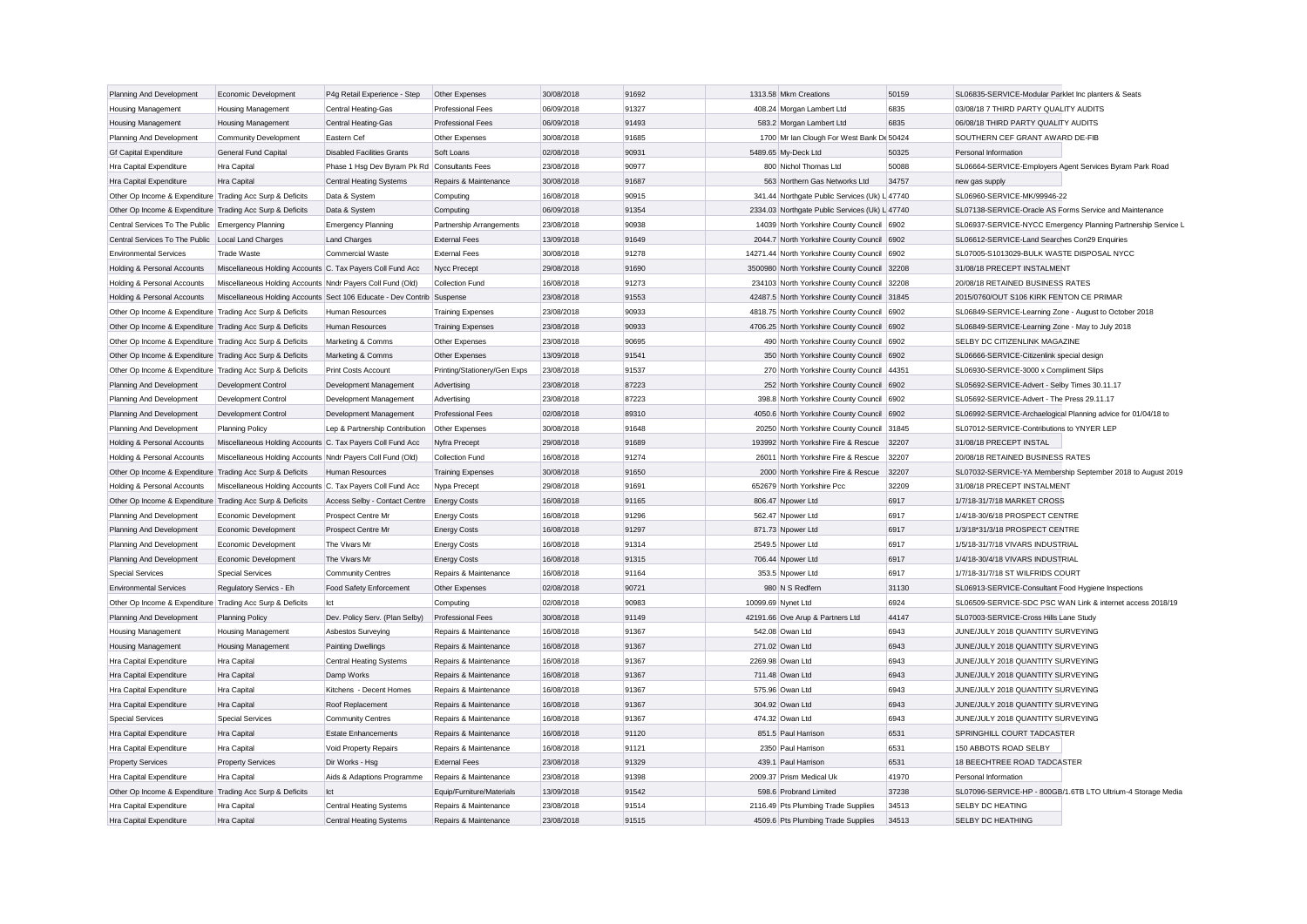| Hra Capital Expenditure                                   | Hra Capital               | <b>Central Heating Systems</b>                     | Repairs & Maintenance     | 23/08/2018 | 91516 | 2201.63 Pts Plumbing Trade Supplies        | 34513 | SELBY DC HEATING                                              |                                                               |
|-----------------------------------------------------------|---------------------------|----------------------------------------------------|---------------------------|------------|-------|--------------------------------------------|-------|---------------------------------------------------------------|---------------------------------------------------------------|
| Other Op Income & Expenditure Financing & Investment I&E  |                           | <b>External Interest Pavable</b>                   | Other Expenses            | 31/08/2018 | 3827  | 37600 Public Works Loan Board              | 7017  | 496789 INTEREST                                               |                                                               |
| <b>Special Services</b>                                   | <b>Special Services</b>   | <b>Pumping Stations</b>                            | Repairs & Maintenance     | 30/08/2018 | 91106 | 292.8 R A Dalton                           | 6326  | 1-2 THE BUNGALOWS GEARBOX/COVER LOCK                          |                                                               |
| Other Op Income & Expenditure Trading Acc Surp & Deficits |                           | Ict                                                | Professional Fees         | 23/08/2018 | 90999 | 400 Razorblue Ltd                          | 27684 |                                                               | SL06258-SERVICE-2018/19 Managed IT for Infrastructure Q/1584/ |
| <b>Housing Management</b>                                 | <b>Housing Management</b> | Cash Incentive Schem                               | Other Expenses            | 16/08/2018 | 91356 | 255 Removals For You                       | 37744 |                                                               | SL07079-SERVICE-Removal costs from 27B West Acres to 15B East |
| Other Op Income & Expenditure Trading Acc Surp & Deficits |                           | Environmental Health                               | Subscriptions             | 09/08/2018 | 90974 | 3500 Rh Environmental Limited              | 33398 | SL06994-SERVICE-RIAMS Subscription                            |                                                               |
| Other Op Income & Expenditure Trading Acc Surp & Deficits |                           | Marketing & Comms                                  | Other Expenses            | 09/08/2018 | 90937 | 380 Richard Jemison Photographer L 44550   |       | SL06985-SERVICE-Photography - June 2018                       |                                                               |
| Planning And Development                                  | Economic Development      | P4g Open For Business                              | Other Expenses            | 23/08/2018 | 91355 | 2475 Robert Beaumont                       | 48381 | SL07069-SERVICE-Place Branding copy writing support           |                                                               |
| Planning And Development                                  | Development Control       | Development Management                             | <b>Professional Fees</b>  | 13/09/2018 | 91652 | 350 Rosetta Landscape Design               | 6987  |                                                               | SL06984-SERVICE-Womersley Park / Orchard House, Park Lane, Wo |
| Central Services To The Public Elections                  |                           | <b>Register Of Electors</b>                        | Communications            | 23/08/2018 | 90993 | 303.1 Royal Mail Group Plc                 | 7100  | ELECTIONS RESPONSE SERVICE                                    |                                                               |
| Central Services To The Public Elections                  |                           | <b>Register Of Electors</b>                        | Communications            | 30/08/2018 | 91167 | 2640.75 Royal Mail Group Plc               | 7100  | ELECTIONS RESPONSE SERVICE                                    |                                                               |
| Central Services To The Public Elections                  |                           | <b>Register Of Electors</b>                        | Communications            | 13/09/2018 | 91552 | 1005.9 Royal Mail Group Plc                | 7100  | ELECTIONS RESPONSE SERVICE                                    |                                                               |
| Other Op Income & Expenditure Trading Acc Surp & Deficits |                           | Postage Account                                    | Communications            | 23/08/2018 | 91060 | 1210.61 Royal Mail Group Plc               | 7100  | 1ST CLASS POST SERVICE                                        |                                                               |
| Housing General Fund                                      | <b>Supporting People</b>  | Warden Lifeline Service                            | <b>External Fees</b>      | 02/08/2018 | 90206 | 6899.1 Ryedale District Council            | 7105  |                                                               | SL06956-SERVICE-Charge for the Ryecare Lifeline Service 870 C |
| <b>Environmental Services</b>                             | Recycling                 | Recycling                                          | <b>External Fees</b>      | 30/08/2018 | 91104 | 460.94 Ryedale Organics Ltd                | 6694  | <b>WEEK 31 GREENWASTE</b>                                     |                                                               |
| <b>Environmental Services</b>                             | Recycling                 | Recycling                                          | <b>External Fees</b>      | 13/09/2018 | 91505 | 573.04 Ryedale Organics Ltd                | 6694  | <b>GREENWASTE</b>                                             |                                                               |
| Central Services To The Public                            | Local Tax Collection      | Council Tax Collection                             | <b>External Fees</b>      | 10/08/2018 | 3811  | 958.17 Santander                           | 6052  | JULY 2018 COUNCIL TAX PAYMENTS                                |                                                               |
| Housing Management                                        | Housing Management        | <b>Rent Project</b>                                | <b>External Fees</b>      | 10/08/2018 | 3812  | 643.31 Santander                           | 6052  | JULY 2018 HOUSE & GARAGE RENTS                                |                                                               |
| Highways, Roads And Transport Parking Services            |                           | Car Parks Enforcement                              | <b>External Fees</b>      | 16/08/2018 | 91056 | 578.1 Security Plus Limited                | 36209 | SL06643-SERVICE-Cash Collection Service - Security Plus       |                                                               |
| Highways, Roads And Transport Parking Services            |                           | Car Parks Enforcement                              | <b>External Fees</b>      | 16/08/2018 | 91276 | 269.17 Security Plus Limited               | 36209 | SL06643-SERVICE-Cash Collection Service - Security Plus       |                                                               |
| Corporate And Democratic Core Democratic Rep & Mgmnt      |                           | Chairmans Allowance                                | <b>Members Allowances</b> | 13/09/2018 | 91535 | 400 Selby Abbey                            | 7142  |                                                               | SL07115-SERVICE-Hire of the Abbey for Chairman's Concert 29.9 |
| Highways, Roads And Transport Parking Services            |                           | Car Parks Pay & Dis                                | Nndr                      | 23/08/2018 | 91485 | 470.14 Selby District Council              | 7151  | SOUTH PARADE CAR PARK                                         |                                                               |
| Highways, Roads And Transport Parking Services            |                           | Car Parks Pay & Dis                                | Nndr                      | 23/08/2018 | 91486 | 2350.69 Selby District Council             | 7151  | MICKLEGATE CAR PARK                                           |                                                               |
| Highways, Roads And Transport Parking Services            |                           | Car Parks Pay & Dis                                | Nndr                      | 23/08/2018 | 91487 | 1222.36 Selby District Council             | 7151  | CHURCH HILL CAR PARK                                          |                                                               |
| Highways, Roads And Transport Parking Services            |                           | Car Parks Pay & Dis                                | Nndr                      | 23/08/2018 | 91488 | 5735.67 Selby District Council             | 7151  | BACK MICKLEGATE CAR PARK                                      |                                                               |
| Housing Management                                        | <b>Housing Management</b> | Ousegate Hostel                                    | Other Expenses            | 16/08/2018 | 91365 | 361.33 Selby District Council              | 7151  | AUGUST 2018 VOIDS & LODGES COUNCIL TAX                        |                                                               |
| <b>Property Services</b>                                  | <b>Property Services</b>  | Dir Works - Hsg                                    | Other Expenses            | 16/08/2018 | 91365 | 2422.74 Selby District Council             | 7151  | AUGUST 2018 VOIDS & LODGES COUNCIL TAX                        |                                                               |
| <b>Property Services</b>                                  | <b>Property Services</b>  | Dir Works - Hsg                                    | Equip/Furniture/Materials | 02/08/2018 | 90552 | 1961.27 Selby Glass Ltd                    | 7172  | JUNE 2018 STATEMENT                                           |                                                               |
| <b>Property Services</b>                                  | <b>Property Services</b>  | Dir Works - Hsg                                    | Equip/Furniture/Materials | 23/08/2018 | 91316 | 4949.4 Selby Glass Ltd                     | 7172  | JULY 2018 STATEMENT                                           |                                                               |
| Other Op Income & Expenditure Trading Acc Surp & Deficits |                           | Human Resources                                    | <b>Professional Fees</b>  | 09/08/2018 | 91098 | 700 Selby Healthcare Ltd                   | 31239 | SL07023-SERVICE-OH Services - July 2018                       |                                                               |
| <b>Environmental Services</b>                             | <b>Street Cleansing</b>   | <b>Street Cleansing</b>                            | <b>External Fees</b>      | 13/09/2018 | 91519 | 500 S & G Taperell                         | 7303  | sips and sweeper skip                                         |                                                               |
| <b>Property Services</b>                                  | <b>Property Services</b>  | Dir Works - Hsg                                    | <b>External Fees</b>      | 09/08/2018 | 90884 | 2188.9 S & G Taperell                      | 7303  | JUNE 2018 SKIP HIRE                                           |                                                               |
| Hra Capital Expenditure                                   | Hra Capital               | Aids & Adaptions Programme                         | Repairs & Maintenance     | 16/08/2018 | 90545 | 1870 Sherwood Property Building Sen 35336  |       | Personal Information                                          |                                                               |
| <b>Hra Capital Expenditure</b>                            | <b>Hra Capital</b>        | Aids & Adaptions Programme                         | Repairs & Maintenance     | 16/08/2018 | 90742 | 1995 Sherwood Property Building Sen 35336  |       | Personal Information                                          |                                                               |
| Hra Capital Expenditure                                   | Hra Capital               | Aids & Adaptions Programme                         | Repairs & Maintenance     | 30/08/2018 | 91160 | 2550 Sherwood Property Building Serv 35336 |       | Personal Information                                          |                                                               |
| Hra Capital Expenditure                                   | Hra Capital               | Aids & Adaptions Programme                         | Repairs & Maintenance     | 30/08/2018 | 91161 | 1895 Sherwood Property Building Sen 35336  |       | Personal Information                                          |                                                               |
| Hra Capital Expenditure                                   | Hra Capital               | Aids & Adaptions Programme                         | Repairs & Maintenance     | 06/09/2018 | 91336 | 2050 Sherwood Property Building Sen 35336  |       | Personal Information                                          |                                                               |
| Hra Capital Expenditure                                   | Hra Capital               | Aids & Adaptions Programme                         | Repairs & Maintenance     | 13/09/2018 | 91502 | 3100 Sherwood Property Building Sen 35336  |       | Personal Information                                          |                                                               |
| <b>Property Services</b>                                  | <b>Property Services</b>  | Dir Works - Hsg                                    | <b>External Fees</b>      | 30/08/2018 | 91162 | 595 Sherwood Property Building Sen 35336   |       | 67 WOODLANDS AVENUE TADCASTER LS24 9HP                        |                                                               |
| <b>Property Services</b>                                  | <b>Property Services</b>  | Dir Works - Hsg                                    | <b>External Fees</b>      | 06/09/2018 | 91334 | 720 Sherwood Property Building Sen 35336   |       | 63 ST WILFRIDS CRESCENT BRAYTON YO8 9EU                       |                                                               |
| <b>Property Services</b>                                  | <b>Property Services</b>  | Dir Works - Hsg                                    | <b>External Fees</b>      | 06/09/2018 | 91337 | 375 Sherwood Property Building Ser 35336   |       | 10 FOSTERGATE SELBY YO8 8DZ                                   |                                                               |
| <b>Property Services</b>                                  | <b>Property Services</b>  | Dir Works - Hsg                                    | <b>External Fees</b>      | 13/09/2018 | 91501 | 295 Sherwood Property Building Sen 35336   |       | 8 river close                                                 |                                                               |
| <b>Property Services</b>                                  | <b>Property Services</b>  | Dir Works - Hsg                                    | <b>External Fees</b>      | 13/09/2018 | 91503 | 365 Sherwood Property Building Sen 35336   |       | 32 FIRTREE CRESCENT                                           |                                                               |
| <b>Environmental Services</b>                             | Recycling                 | Recycling                                          | <b>External Fees</b>      | 23/08/2018 | 91490 | 280 Sign Group Gb Ltd                      | 23882 | SL06974-SERVICE-250 Dog waste stickers as per quote 6299      |                                                               |
| <b>Cultural And Related Services</b>                      | Open Spaces               | Community Parks & Open Space Repairs & Maintenance |                           | 23/08/2018 | 90449 | 1400 Simon Calvert Contractors Ltd         | 44422 | SL06806-SERVICE-Saunters Way Riccall quote ref 19128          |                                                               |
| <b>Housing General Fund</b>                               | <b>Housing Strategy</b>   | P4g Strategic Dev Sites                            | Other Expenses            | 23/08/2018 | 90946 | 1200 Simon Calvert Contractors Ltd         | 44422 | <b>GEORGE &amp; DRAGON WEST HADDLESEY</b>                     |                                                               |
| <b>Housing Management</b>                                 | <b>Housing Management</b> | Fencing - Planned                                  | Repairs & Maintenance     | 23/08/2018 | 90941 | 2150 Simon Calvert Contractors Ltd         | 44422 | 7 STATION ROAD WOMERSLEY DN6 9BL                              |                                                               |
| Housing Management                                        | <b>Housing Management</b> | Fencing - Planned                                  | Repairs & Maintenance     | 23/08/2018 | 90947 | 1300 Simon Calvert Contractors Ltd         | 44422 | 56B MANOR GARTH                                               |                                                               |
| Housing Management                                        | <b>Housing Management</b> | Void - Difficult To Let                            | Other Expenses            | 23/08/2018 | 90756 | 550 Simon Calvert Contractors Ltd          | 44422 |                                                               | SL06939-SERVICE-Area works required for 85 Station Road Hambe |
| <b>Housing Management</b>                                 | <b>Housing Management</b> | Void - Difficult To Let                            | Other Expenses            | 09/08/2018 | 91154 | 420 S & J K Decorating                     | 49665 | SL06901-SERVICE-To carry out decorating element to 6 St Wilfr |                                                               |
| <b>Housing Management</b>                                 | Housing Management        | Void - Difficult To Let                            | Other Expenses            | 16/08/2018 | 90936 | 600 S & J K Decorating                     | 49665 | SL06741-SERVICE-Re-decorate 4 Westfield Court Eggborough      |                                                               |
|                                                           |                           |                                                    |                           |            |       |                                            |       |                                                               |                                                               |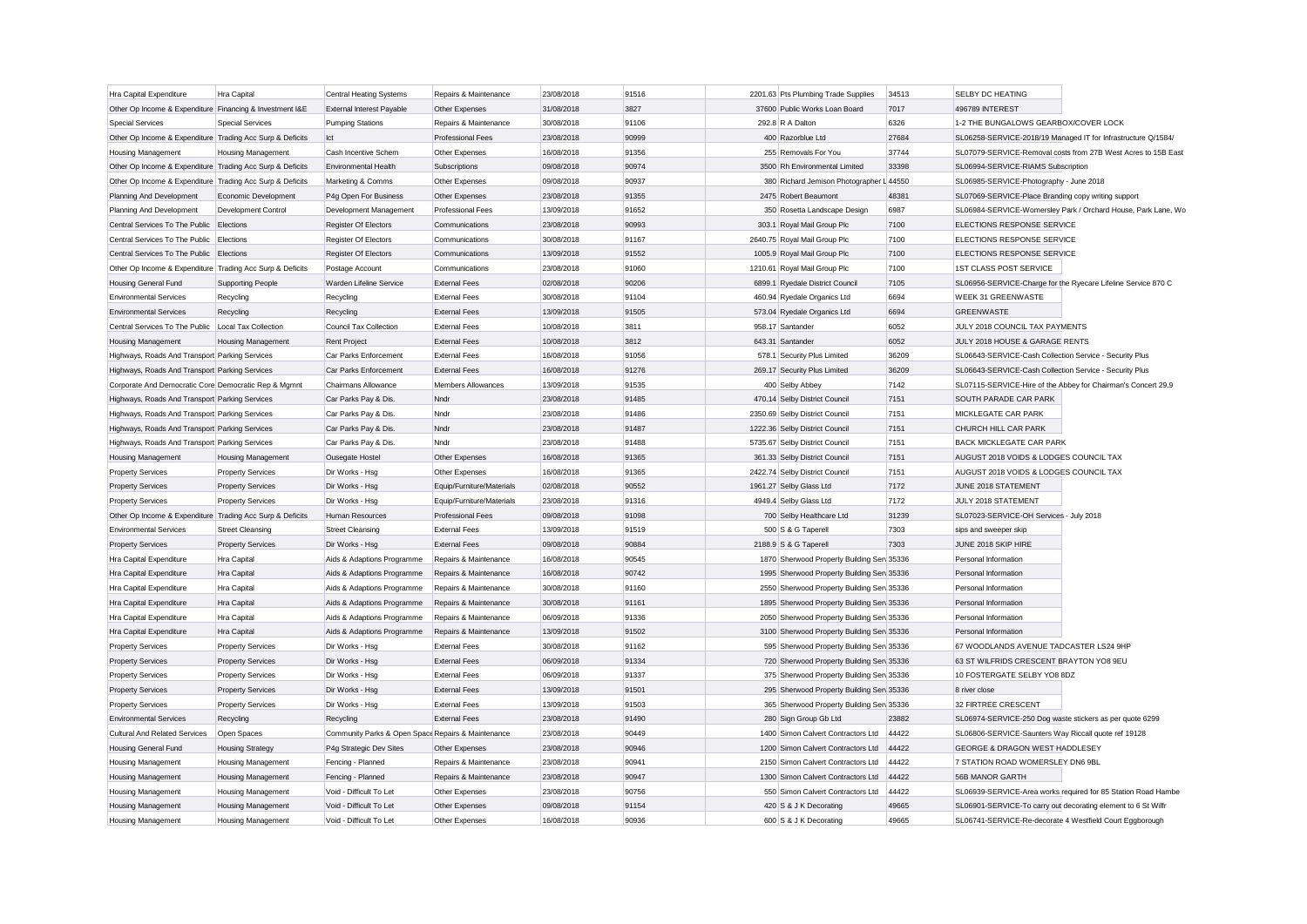| <b>Property Services</b>                                  | <b>Property Services</b>                                   | Dir Works - Hsg                                            | <b>External Fees</b>         | 30/08/2018 | 91671 |               | 437 S & J K Decorating                        | 49665 | 29 CARR STREET SELBY                                          |  |
|-----------------------------------------------------------|------------------------------------------------------------|------------------------------------------------------------|------------------------------|------------|-------|---------------|-----------------------------------------------|-------|---------------------------------------------------------------|--|
| <b>Environmental Services</b>                             | <b>Street Cleansing</b>                                    | <b>Street Cleansing</b>                                    | Other/Funding Income         | 16/08/2018 | 90908 |               | 765 Smartstreets Ltd                          | 50126 | SL06714-SERVICE-500 X Mini bin pocket ashtrays as per quote   |  |
| Hra Capital Expenditure                                   | Hra Capital                                                | Asset Management System                                    | Computing                    | 23/08/2018 | 90934 |               | 15998.4 Softcat Plc                           | 31771 | SL06857-SERVICE-SQL licensing                                 |  |
| Housing General Fund                                      | <b>Housing Strategy</b>                                    | Pfi Scheme (Housing)                                       | Other Expenses               | 23/08/2018 | 91082 |               | 36181.46 South Yorkshire Housing Ass Ltd 7239 |       | JULY 2018 UNITARY CHARGE                                      |  |
| <b>Environmental Services</b>                             | <b>Trade Waste</b>                                         | <b>Clinical Waste</b>                                      | <b>External Fees</b>         | 30/08/2018 | 91166 |               | 699.98 Srcl Ltd                               | 7251  | JULY 2018 HAZ SHARPS COLLECTION                               |  |
| Holding & Personal Accounts                               | Miscellaneous Holding Accounts Sdht - Expenses To Recharge |                                                            | Other Expenses               | 16/08/2018 | 91399 |               | 75129.03 Starfish Commercial Ltd              | 50135 | VAL 9 LANDING LANE RICCALL                                    |  |
| Holding & Personal Accounts                               | Miscellaneous Holding Accounts Sect 106 Ros - Dev Contrib  |                                                            | Stillingfleet Parish         | 30/08/2018 | 91705 |               | 264.37 Stillingfleet Parish Council           | 7263  | greenway stillingfleet                                        |  |
| Hra Capital Expenditure                                   | <b>Hra Capital</b>                                         | Phase 1 Hsg Dev Byram Pk Rd Contractor - New Build/ Refurb |                              | 09/08/2018 | 91144 |               | 127319.78 Strategic Team Group                | 49806 | VALUATION 5 BYRAM PARK ROAD                                   |  |
| Other Op Income & Expenditure Trading Acc Surp & Deficits |                                                            | <b>Legal Services</b>                                      | <b>Legal Fees</b>            | 23/08/2018 | 91497 |               | 864.63 The Copyright Licensing Agency 45003   |       | SL06888-SERVICE-Copyright Licensing Agency                    |  |
| Housing General Fund                                      | Homelessness                                               | Homeless Persons                                           | Other Expenses               | 09/08/2018 | 89207 |               | 540 The Gables Hotel                          | 47230 | Personal Information                                          |  |
| <b>Environmental Services</b>                             | Recycling                                                  | Recycling                                                  | <b>External Fees</b>         | 02/08/2018 | 90911 |               | 1586.88 The Maltings Organic Treatment 35116  |       | W/E 22/07/18 GREENWASTE                                       |  |
| <b>Environmental Services</b>                             | Recycling                                                  | Recycling                                                  | <b>External Fees</b>         | 09/08/2018 | 91101 |               | 1437.12 The Maltings Organic Treatment 35116  |       | W/E 29/07/18 GREENWASTE                                       |  |
| <b>Environmental Services</b>                             | Recycling                                                  | Recycling                                                  | <b>External Fees</b>         | 16/08/2018 | 91251 |               | 569.88 The Maltings Organic Treatment 35116   |       | W/E 05/08/18 GREENWASTE                                       |  |
| <b>Environmental Services</b>                             | Recycling                                                  | Recycling                                                  | <b>External Fees</b>         | 16/08/2018 | 91252 |               | 718.2 The Maltings Organic Treatment 35116    |       | W/E 05/08/18 GREENWASTE                                       |  |
| <b>Environmental Services</b>                             | Recycling                                                  | Recycling                                                  | <b>External Fees</b>         | 23/08/2018 | 91382 |               | 1832.76 The Maltings Organic Treatment 35116  |       | W/E 12/08/18 GREENWASTE                                       |  |
| <b>Special Services</b>                                   | Special Services                                           | General Maintenance                                        | Repairs & Maintenance        | 13/09/2018 | 91642 |               | 457.89 Thyssenkrupp Elevator Uk Ltd           | 7328  | 1/8/18-31/10/18 SERVICE PRICE                                 |  |
| <b>Special Services</b>                                   | <b>Special Services</b>                                    | General Maintenance                                        | Repairs & Maintenance        | 13/09/2018 | 91643 |               | 457.89 Thyssenkrupp Elevator Uk Ltd           | 7328  | 1/8/18-31/10/18 SERVICE PRICE                                 |  |
| <b>Property Services</b>                                  | <b>Property Services</b>                                   | Dir Works - Hsg                                            | Equip/Furniture/Materials    | 02/08/2018 | 90255 |               | 448.08 Travis Perkins Trading Co Ltd          | 7352  | JUNE 2018 STATEMENT                                           |  |
| <b>Property Services</b>                                  | <b>Property Services</b>                                   | Dir Works - Hsg                                            | <b>Running Costs</b>         | 02/08/2018 | 90973 |               | 562.19 Uk Fuels Ltd                           | 7373  | <b>FUEL SERVICES</b>                                          |  |
| <b>Property Services</b>                                  | <b>Property Services</b>                                   | Dir Works - Hsg                                            | Running Costs                | 09/08/2018 | 91143 |               | 1174.29 Uk Fuels Ltd                          | 7373  | <b>FUEL SERVICES</b>                                          |  |
| <b>Property Services</b>                                  | <b>Property Services</b>                                   | Dir Works - Hsg                                            | <b>Running Costs</b>         | 16/08/2018 | 91368 |               | 628.45 Uk Fuels Ltd                           | 7373  | <b>FUEL SERVICE</b>                                           |  |
| Planning And Development                                  | Economic Development                                       | P4g Retail Experience - Step                               | Other Expenses               | 23/08/2018 | 91509 |               | 4350 Unconventional Design Limited            | 50339 | SL07105-SERVICE-Installation of Pop Up Features               |  |
| Other Op Income & Expenditure Trading Acc Surp & Deficits |                                                            | Access Selby - Contact Centre                              | Repairs & Maintenance        | 20/09/2018 | 91683 |               | 737.2 Universal Fire Protection               | 7386  | fire extinguishers                                            |  |
| <b>Environmental Services</b>                             | Regulatory Servics - Eh                                    | <b>Water Samples</b>                                       | Other Expenses               | 16/08/2018 | 90166 |               | 519.94 ** Use 47574** Als Environmenta 6045   |       | SL06570-SERVICE-Water Sampling                                |  |
| <b>Environmental Services</b>                             | Regulatory Servics - Eh                                    | <b>Water Samples</b>                                       | Other Expenses               | 30/08/2018 | 91352 |               | 464.79 ** Use 47574** Als Environmenta 6045   |       | SL06897-SERVICE-Water Sampling                                |  |
| Housing General Fund                                      | Housing Benefits Admin                                     | Housing Benefit Admin                                      | Other Expenses               | 30/08/2018 | 91654 |               | 3006 Victoria Forms                           | 46413 | SL07128-SERVICE-license for the benefits calculator/online fo |  |
| <b>Environmental Services</b>                             | Regulatory Servics - Eh                                    | Taxi & Hire Licences                                       | <b>Running Costs</b>         | 09/08/2018 | 91158 |               | 975 Watsons                                   | 7429  | 30 TAXI TESTS CARRIED OUT IN JULY 2018                        |  |
| Housing Management                                        | Housing Management                                         | Solid Fuel Serv-Plnd                                       | Repairs & Maintenance        | 09/08/2018 | 91089 |               | 1085.17 Wdh Solutions Ltd                     | 28604 | INSTAL 68 SOLID FUEL SERVICE 14-18                            |  |
| Housing Management                                        | <b>Housing Management</b>                                  | Solid Fuel Serv-PInd                                       | Repairs & Maintenance        | 23/08/2018 | 91499 |               | 11626.09 Wdh Solutions Ltd                    | 28604 | <b>INSTALMENT 70 SOLID FUEL</b>                               |  |
| Hra Capital Expenditure                                   | Hra Capital                                                | <b>External Door Replacements</b>                          | Repairs & Maintenance        | 09/08/2018 | 91129 |               | 630 Websters (Burn) Glass Ltd                 | 7431  | 24 WEST ACRES BYRAM                                           |  |
| Hra Capital Expenditure                                   | Hra Capital                                                | <b>External Door Replacements</b>                          | Repairs & Maintenance        | 09/08/2018 | 91130 |               | 640 Websters (Burn) Glass Ltd                 | 7431  | 95 WOODVILLE TERRACE SELBY                                    |  |
|                                                           |                                                            |                                                            |                              |            |       |               |                                               | 7431  |                                                               |  |
| Hra Capital Expenditure                                   | Hra Capital                                                | <b>External Door Replacements</b>                          | Repairs & Maintenance        | 09/08/2018 | 91134 |               | 620 Websters (Burn) Glass Ltd                 | 7431  | 3 LOWGATE BALNE                                               |  |
| Hra Capital Expenditure                                   | Hra Capital                                                | <b>External Door Replacements</b>                          | Repairs & Maintenance        | 09/08/2018 | 91141 |               | 499.2 Websters (Burn) Glass Ltd               |       | 4 WESTFIELD COURT EGGBOROUGH                                  |  |
| Hra Capital Expenditure                                   | Hra Capital                                                | <b>External Door Replacements</b>                          | Repairs & Maintenance        | 23/08/2018 | 91135 |               | 645 Websters (Burn) Glass Ltd                 | 7431  | 1 HIGHGATE BALNE                                              |  |
| Hra Capital Expenditure                                   | Hra Capital                                                | <b>External Door Replacements</b>                          | Repairs & Maintenance        | 23/08/2018 | 91136 |               | 640 Websters (Burn) Glass Ltd                 | 7431  | 46 HIGHFIELD VILLAS SHERBURN IN ELMET                         |  |
| <b>Property Services</b>                                  | <b>Property Services</b>                                   | Dir Works - Hsg                                            | <b>External Fees</b>         | 23/08/2018 | 91139 |               | 358.2 Websters (Burn) Glass Ltd               | 7431  | 7 OUSEGATE LODGE SELBY                                        |  |
| <b>Property Services</b>                                  | <b>Property Services</b>                                   | Dir Works - Hsg                                            | Contract Hire/Lease          | 30/08/2018 | 91102 |               | 380 West Wallasey Car Hire Ltd                | 46394 | 26/06/18-30/07/18 VAN HIRE                                    |  |
| Planning And Development                                  | Economic Development                                       | P4g Retail Experience - Step                               | Other Expenses               | 06/09/2018 | 91400 |               | 4074 Wheatley Rent A Plant T/A                | 50215 | SL06948-SERVICE-x7 1300mm plant pots                          |  |
| Central Services To The Public                            | Local Tax Collection                                       | <b>Council Tax Collection</b>                              | Communications               | 02/08/2018 | 90754 | 332.68 Whist  |                                               | 7335  | WEEK 29 2018 CTAX POST COLLECTION                             |  |
| Central Services To The Public                            | Local Tax Collection                                       | Council Tax Collection                                     | Communications               | 30/08/2018 | 91544 | 326.88 Whistl |                                               | 7335  | WEEK 33 2018 CTAX POST COLLECTION                             |  |
| Other Op Income & Expenditure Trading Acc Surp & Deficits |                                                            | Postage Account                                            | Communications               | 09/08/2018 | 91002 | 805.55 Whistl |                                               | 7335  | WEEK 30 2018 POST COLLECTION                                  |  |
| Other Op Income & Expenditure Trading Acc Surp & Deficits |                                                            | Postage Account                                            | Communications               | 09/08/2018 | 91169 | 801.21 Whistl |                                               | 7335  | WEEK 31 2018 POST COLLECTION                                  |  |
| Other Op Income & Expenditure Trading Acc Surp & Deficits |                                                            | Postage Account                                            | Communications               | 16/08/2018 | 91386 | 794.15 Whistl |                                               | 7335  | WEEK 32 2018 POST COLLECTION                                  |  |
| Other Op Income & Expenditure Trading Acc Surp & Deficits |                                                            | Postage Account                                            | Communications               | 23/08/2018 | 91543 | 769.12 Whistl |                                               | 7335  | WEEK 33 2018 POST COLLECTION SERVICE                          |  |
| <b>Property Services</b>                                  | <b>Property Services</b>                                   | Dir Works - Hsg                                            | Equip/Furniture/Materials    | 02/08/2018 | 90446 |               | 4700.29 Wolseley Uk Ltd                       | 7464  | JUNE 2018 STATEMENT                                           |  |
| <b>Property Services</b>                                  | <b>Property Services</b>                                   | Dir Works - Hsg                                            | Equip/Furniture/Materials    | 23/08/2018 | 91317 |               | 4435.86 Wolseley Uk Ltd                       | 7464  | JULY 2018 STATEMENT                                           |  |
| Other Op Income & Expenditure Trading Acc Surp & Deficits |                                                            | <b>Business Support</b>                                    | <b>External Fees</b>         | 16/08/2018 | 91146 |               | 4363.7 Worldpay Ltd                           | 22002 | JULY 2018 STREAMLINE CHARGES                                  |  |
| <b>Environmental Services</b>                             | <b>Street Cleansing</b>                                    | <b>Litter Bins</b>                                         | Cleaning & Domestic Supplies | 23/08/2018 | 90962 |               | 328 Wybone Ltd                                | 7471  | SL06805-S1611001-STREET LITTER BIN                            |  |
| <b>Environmental Services</b>                             | <b>Street Cleansing</b>                                    | <b>Litter Bins</b>                                         | Cleaning & Domestic Supplies | 23/08/2018 | 90963 |               | 704 Wybone Ltd                                | 7471  | SL06639-S1611001-STREET LITTER BIN                            |  |
| <b>Environmental Services</b>                             | <b>Street Cleansing</b>                                    | <b>Litter Bins</b>                                         | Cleaning & Domestic Supplies | 30/08/2018 | 91117 |               | 443.75 Wybone Ltd                             | 7471  | SL06805-S1611001-STREET LITTER BIN                            |  |
| Environmental Services                                    | Street Cleansing                                           | <b>Litter Bins</b>                                         | Cleaning & Domestic Supplies | 30/08/2018 | 91244 |               | 302.57 Wybone Ltd                             | 7471  | SL06665-S1611001-STREET LITTER BIN                            |  |